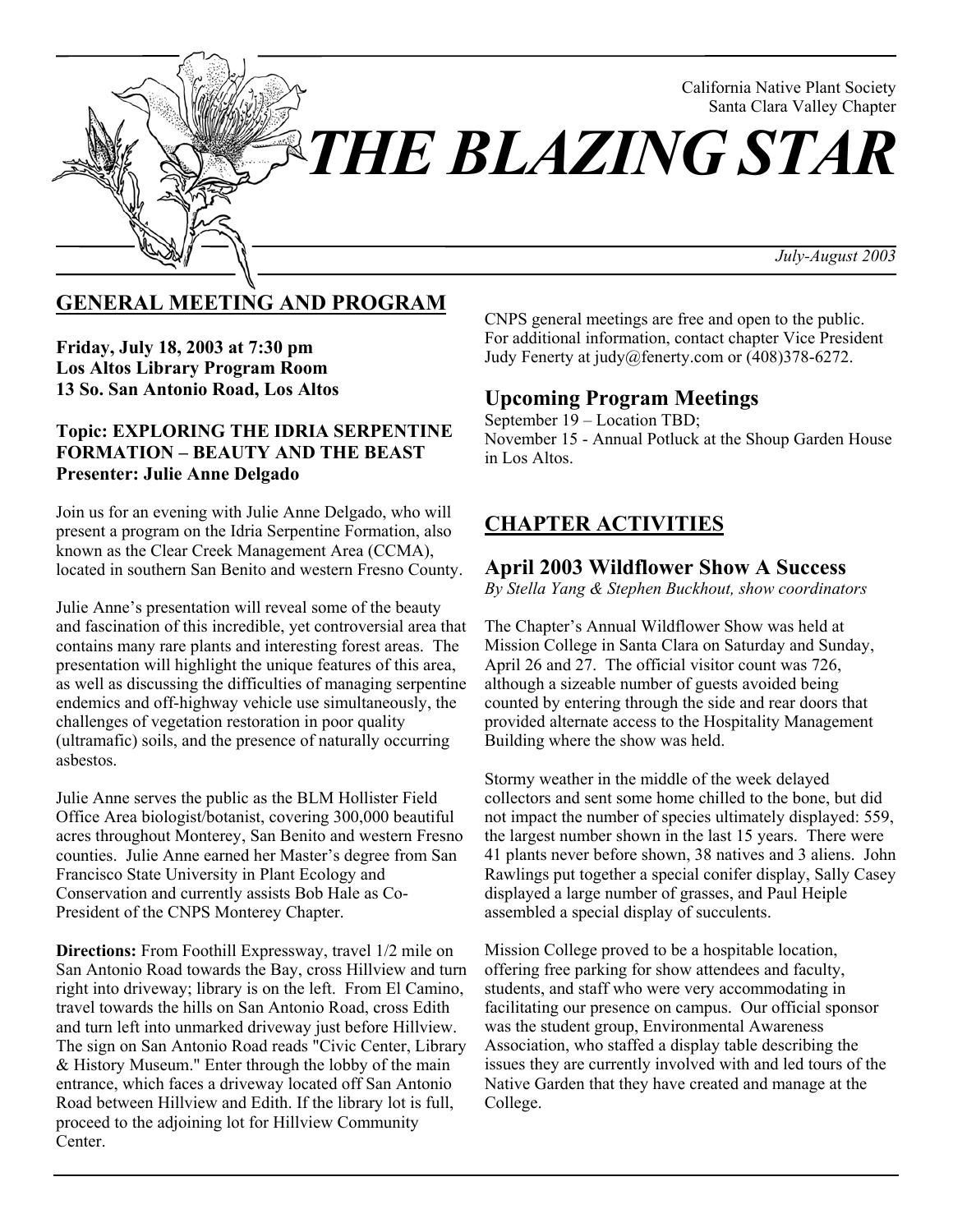Many people worked very hard to make this year's show a success. Ellie Gioumousis made the initial contact that ultimately led to moving this year's show to Mission. Jean Replicon, a faculty member at Mission College, was extremely helpful in making numerous arrangements with the College. David Chapman was responsible for coordinating all the plant collectors, Sally Casey the keyers, Ruth Buneman the greeters, and Ingrid Graeve the book sale staffers. Janet Gomez did an outstanding job of coordinating both setup and takedown, always a difficult task at a new location, and more challenging this year since we had to move all of the tables prior to the show and put them all back into their original locations afterward. Vicki Silvas-Young did an outstanding job of keeping volunteers and vendors well fed during both setup on Friday and the show on Saturday and Sunday. And Arvind Kumar worked wonders with publicity, getting the Show mentioned numerous times in a variety of media during the months leading up to the show.

Thanks to everyone: the planners; the collectors; the keyers; those who set up; those who put out plants; those who brought plants from home; those who stored bottles, signs, and other supplies since the previous show; those who greeted the public, answered visitor questions, led tours of the Native Garden, sold books and posters, helped clean up afterwards, and did countless other things both great and small; our visitors seemed to have a really good time.

And we all had an enjoyable time in the process as well. It is rewarding to see an empty room turned into a flower palace, to see a large group of people carefully looking at the plants that were displayed, and to experience the delight that occurs when someone finally associates a name with a plant that they see all the time, particularly when they go on to discover that the one displayed at the show is from the same location where they have encountered it.

Thank you one and all who helped with this year's show. It would not have happened without the assistance of everyone involved. We enjoyed working with you and hope that you got a great deal of satisfaction from your efforts.

# **Spring Native Plant Sale Successful Too**

*By Janet Gomez, sale coordinator*

Thanks to the outstanding efforts of many of our Chapter members, we had another very successful plant sale at Hidden Villa on May 10. Thanks to everyone who helped with the sale! Without your help, our plant sales would not be possible (nor would they be nearly as much fun!). Our proceeds from the sale were increased by a very nice

donation from Yerba Buena Nursery, who provided the coupon that was printed in the last issue of the Blazing Star and was also available at both the Wildflower Show and the Plant Sale. Twenty percent of the sales made with the coupon, which was good for two days in May, was returned to our Chapter. Our thanks to Kathy Crane of Yerba Buena Nursery for this generous donation, and to everyone who used the coupon to purchase plants. Another big thank you goes to Sally Casey, who grows plants in her backyard for sale, whose efforts have provided our Chapter with a large percentage of our plant sale goals for the year.

Our **Fall Plant Sale** will be held on **Saturday, October 11**, at Hidden Villa. There are many ways to help, and we encourage everyone to come and join in helping with the sale. Help is always needed on Wednesdays at the nursery (see the article in this issue), and future issues of the Blazing Star will list the many ways you can volunteer to help during the Fall Plant Sale.

# **Wildflower Show and Plant Sale Review**

Please join us at the PCC (library room) on **Wednesday, July 16, at 7pm**, to review our Wildflower Show and Plant Sale. This is your opportunity to tell the Show and Sale coordinators what worked, what didn't, and what can be done better next time. Both events will be discussed during this session. Anyone with thoughts about either event is strongly encouraged to attend. If you are unable to attend, please send written comments to Stella Yang or Stephen Buckhout (the wildflower show) or Janet Gomez (the plant sale). One topic of particular interest will be determining the location for next year's wildflower show.

Janet can be reached at janet@ix.netcom.com or (408)978-2984; Stella and Stephen can be reached at yscottie@pacbell.net or (408)255-6233.

# **Nursery News**

At our Chapter native plant nursery at Hidden Villa, volunteers are always welcome to come help at our weekly work sessions, every **Wednesday from 12noon to 4pm**. Bring garden gloves and your lunch if you like. Other tools will be provided at the nursery. We are busy propagating new plants for the next Chapter native plant sale. If you are a first time volunteer call Jean or Ray (see contact info below) for information and directions to the nursery.

However, since Hidden Villa will be closed to the public for camp, starting June 21, we won't sell plants from the nursery until that next sale, on October 11.

The nursery appreciates donations of empty pots and live plants, but we ask that only certain types of pots be donated. We can use only black, round, 1 gallon plastic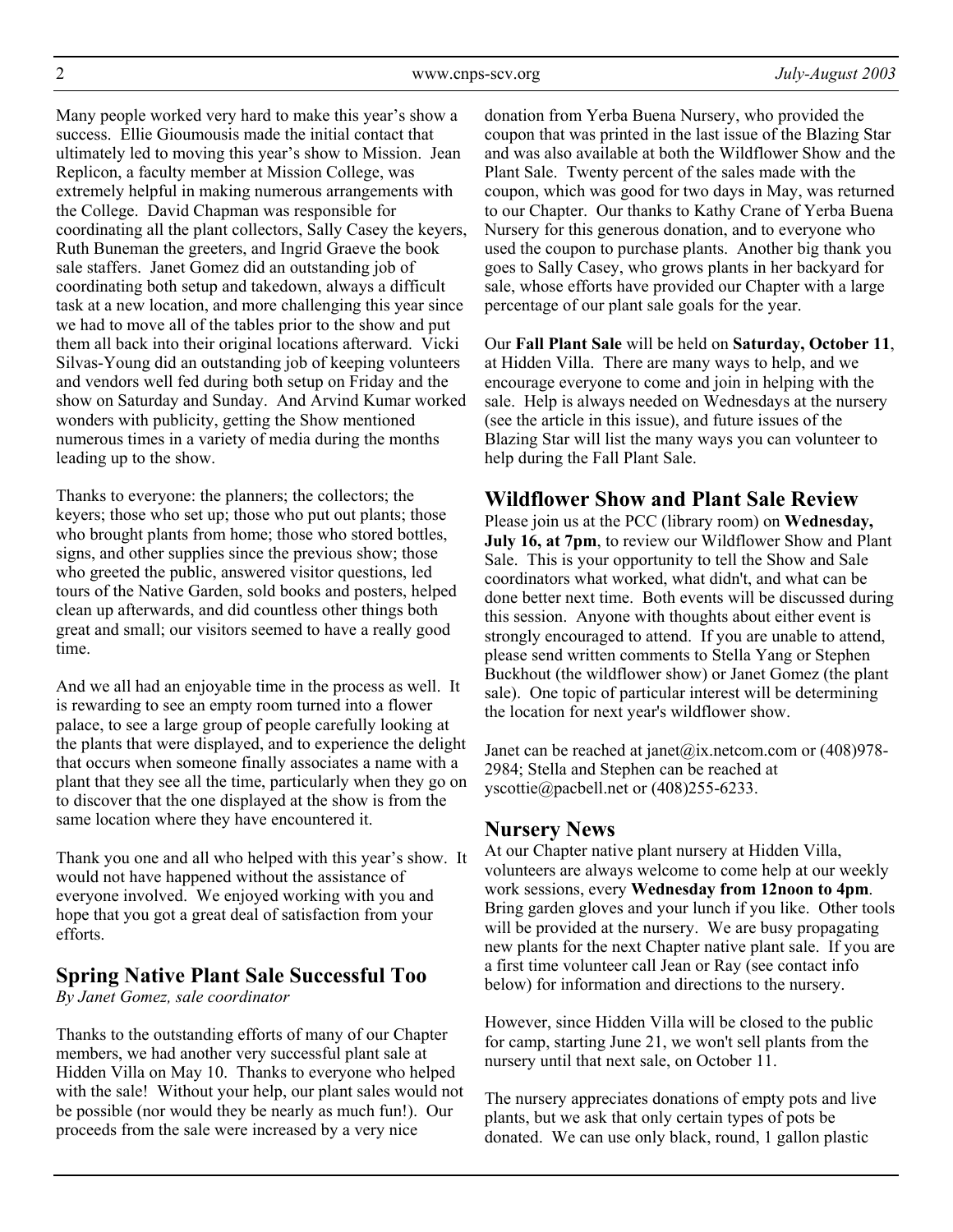pots, and black or green, square, 4" pots. No small round pots or pots of other colors, and please try to leave clean pots. If you leave donations of plants make please make sure each one is **labeled**. Any donation that we can't use must be taken away to our home garbage cans.

You can bring your donations to Jean during the time the gates at Hidden Villa are locked. If you have questions about your donation please contact Jean Struthers at  $(650)941-2586$  or JeanStruthers@aol.com, or Ray Deutsch at (650)365-6136 or rdeutsch@stanford.edu.

Also, if you'd like us to propagate a particular plant we will try, providing that we have seed or cutting material. Anyone with a propagation request can contact Jean or Ray, or call Jackie Doda at (650)969-3983.

### **Gardening With Natives**

Our next meeting will be on our regular first **Thursday, July 3 at 7:30pm** at the PCC building in Palo Alto. Chris Todd will present information on soil Mycorrhizae. The word "mycorrhizae" literally means "fungus-roots" and defines the close mutually beneficial relationship between specialized soil fungi (mycorrhizal fungi) and plant roots. A large portion of the world's land plants form the mycorrhizal relationship in their native habitats. Chris will present information she has gathered to the group and we will discuss mycorrhizal relationships among our California native plants.

On **Thursday, August 7 at 7:30pm** we will also meet at the PCC building. The discussion topic will be: Summer blooming California native plants. Just in time for the height of summer, we will discuss as a group what happens in the native plant garden during this time of year, what's blooming, what's dormant, and why. Feel free to bring plant photos (either digital or hardcopy) and plant suggestions to share with the group.

**Directions:** the PCC is located at 3921 E. Bayshore Road in Palo Alto. From Hwy 101: Take the "San Antonio North" exit, get immediately into the left-hand turn lane, and turn onto East Bayshore. This will curve around to the left, then right. The first street on your right is Corporation Way, turn right. Then turn into the first driveway on your left, which is the PCC parking lot. There is no sign near the lot entrance. A map is available at **www.acterra.org/contact/locations.html**.

Contact Stephanie Morris at StephLMorris@hotmail.com or (408)629-8004 to be added to the newsletter email list, provide input, or receive more information. New members are always welcome!

### **Photography Group**

Please join us for the monthly meeting of the Photography Group. The next meetings will be **July 14 and August 11, from, 7-9pm** in the Peregrine Room at the Peninsula Conservation Center (PCC). If you have slides, digital images, or prints you would like to share, please bring them. If you would like to be added to the email or phone lists, contact Jerry Welch at (408)353-8352 or jdwelch@yahoo.com.

### **Habitat Restoration: Edgewood Park**

Join Ken Himes to help remove invasive exotic plants and protect Edgewood's sensitive habitats. **Friday sessions, at 8:30am**, occur year-round. **Wednesday evening sessions begin at 5:30pm.** More information including the schedule of Wednesday work and meeting places is available at **edgewood.thinkersrus.net/schedule.html.**

Or if you want to contact a real person call Ken at (650)591-8560. For the Friday sessions call Ken or contact John Allen at jcakwa@aol.com.

| July-August 2003 |                   |                    |
|------------------|-------------------|--------------------|
| Date             | Meet at 5:30 at   | <b>Work Site</b>   |
| July 2           | West Kiosk        | Mow site 1         |
| July 9           | Old Stage Day     | Mow site 2         |
|                  | Camp Kiosk        |                    |
| July $16$        | West Kiosk        | Mow site 3         |
| July 23          | West Kiosk        | Yampah Meadow      |
| July 30          | West Kiosk        | Yampah Meadow      |
| August 6         | Clarkia Trailhead | West Clarkia Trail |
| August 13        | West Kiosk        | Mow Site 1         |
| August 20        | West Kiosk        | Mow Site 3         |
| August 27        | West Kiosk        | Elly's Meadow      |

#### **Edgewood Wednesday Evening Weeding Schedule July-August 2003**

# **Chapter Office Building Celebration**

Please join us on **Sunday, July 13 from 3pm - 5pm** for an open house to celebrate the Peninsula Conservation Center's (PCC) 10 year anniversary. The PCC building is where we have our CNPS Chapter office, and we will be participating in the open house as residents of a special, cooperative community dedicated to our shared conservation goals.

Please RSVP by **July 5** (so we can plan for refreshments) to Georgia Stigall at gstigall@aol.com or (650)941-1068. Chapter volunteers are also welcome to help share information about our CNPS mission, as well as the more practical tasks of setting up and clean-up. Hope to see you there!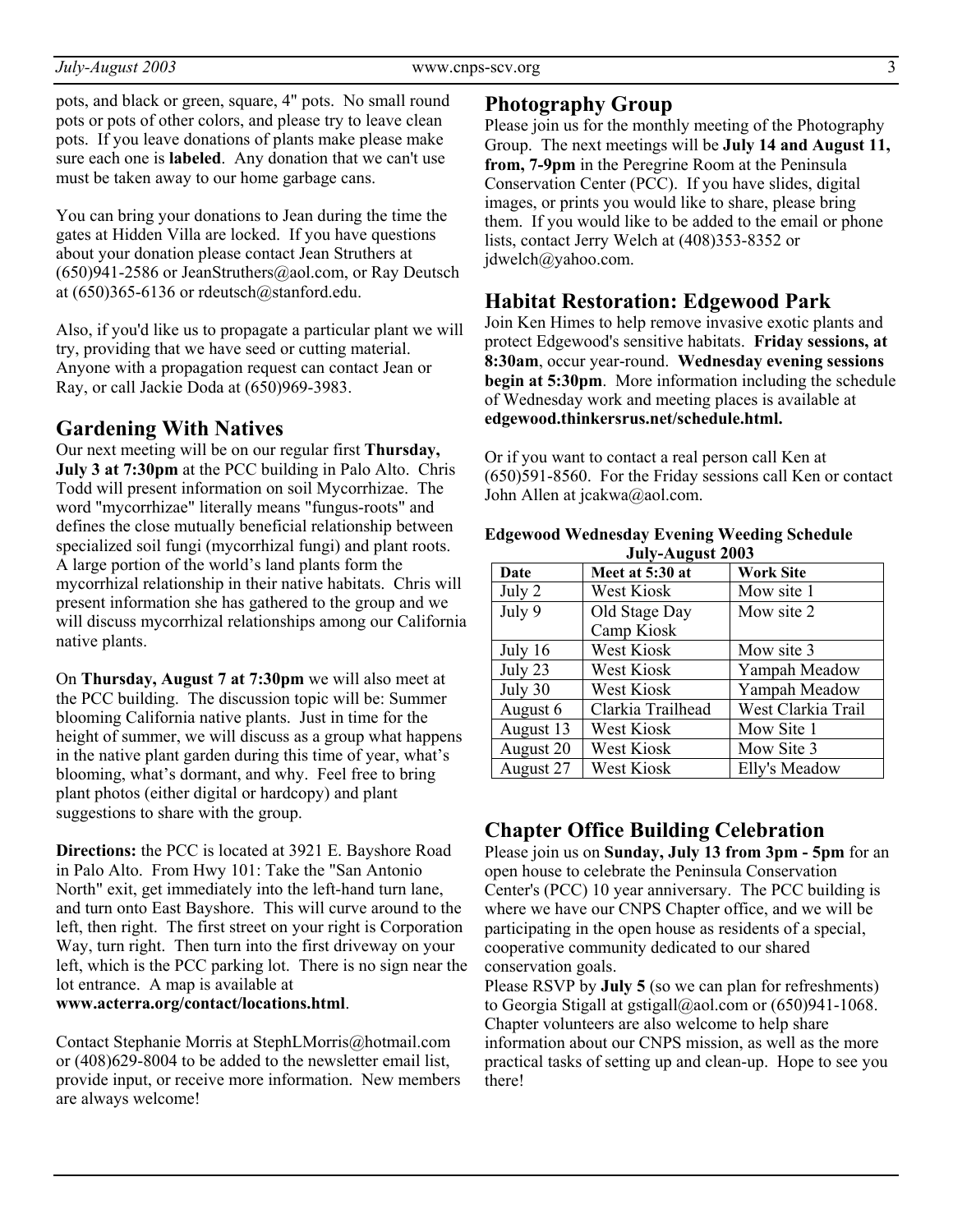# **Chapter Volunteers Needed**

You can help support native plants by serving in one of the volunteer positions currently available in the Chapter:

- Conservation Chair (North)
- Education Chair or Co-Chair
- Donations Committee
- Corresponding Secretary
- Plant Raffle Coordinator

To obtain more information or indicate your interest, contact Georgia Stigall at (650)941-1068 or GStigall@aol.com.

# **COMMITTEE NEWS & REPORTS**

# **Chapter Scholarships Awarded**

*By Nora Monette, education chair*

We received a large number of qualified applications for the Santa Clara Valley Chapter Research Scholarship this year. All of the applicants were highly qualified and working on valuable research topics. The scholarship committee was impressed by the range of research topics and the number of students studying factors that affect the diversity and reproductive success of native plants in a variety of habitats.

Our Chapter has awarded three scholarships to graduate students doing research related to research on plant systematics, plant ecology, plant physiology, and other related botanical studies of plants that grow in habitats in Central and Northern California.

The recipients of the 2003-2004 scholarships are:

- Debra Boelk, University of California, Davis. Debra is studying strategies for controlling perennial pepperweed, an introduced invasive weed in riparian areas. Her study addresses an integrated approach for long-term management of perennial pepperweed and establishing a mixture of native perennial grasses. The ultimate objective of her studies are to demonstrate ecosystem recovery in sensitive habitats invaded by perennial pepperweed.
- Diana Immel, University of California, Davis. Diana is working with showy Indian clover (Trifolium amoenum), a species that once was a component of grasslands with marine influence in Marin, Sonoma, Solano, San Mateo, and Santa Clara Counties. Clovers were among the most important food sources for many California Native American tribes. Until recently, this

species was thought to be extinct. Diana is working on a recovery plan for showy Indian clover with the U.S. Fish and Wildlife Service that will look at management techniques, including fire, used by California tribes.

• Pamela Peterson, San Jose State University. Pamela is studying diversity and richness of serpentine vegetation at seven sites in southern Santa Clara County. Her work will examine the effects of habitat fragmentation and the response of an endemic species, smooth lessingia (Lessingia micradeniavar.glabrata). Different grazing regimes will be compared to add to the current knowledge of how grazing can impact diversity and richness in serpentine grassland systems.

The research scholarships recognize the academic accomplishments and research plans of these graduate students and the potential of their research to further the understanding of plant ecology and plant communities in Central California.

Congratulations Debra, Diana, and Pamela!

# **CHAPTER FIELD TRIPS**

**Chapter field trips** are free and open to the public. They are oriented to conservation, protection and enjoyment of California native plants and wildlife, and we adhere to all rules and guidelines for the lands on which we are visiting.

In our region it is very important to be prepared for hiking on rugged & steep terrain, wide temperature ranges and rapidly changing conditions at any time of year. All participants should wear sturdy footwear and carry sufficient water, sun protection, food, layers, personal first aid and other supplies you may need. If you have any questions about your ability to participate in a particular field trip, please contact the trip leader in advance.

### **Jul 4-6, Fri-Sun Ebbetts Pass**

Join Phil Darlington for holiday weekend walks along the Sierra Nevada crest from the summit of State Highway 4 northward in the area of Kinney Lake. This area at 8,600 to 9,000 ft. elevation has a variety of habitats on granite and volcanic soils. Plant diversity is good with Sierran and some Great Basin species. The area was in excellent bloom on this date in 2002. Expect great views.

Reservations required due to limited campground space. A \$15 fee will be collected for the campground. Contact Phil to reserve space.